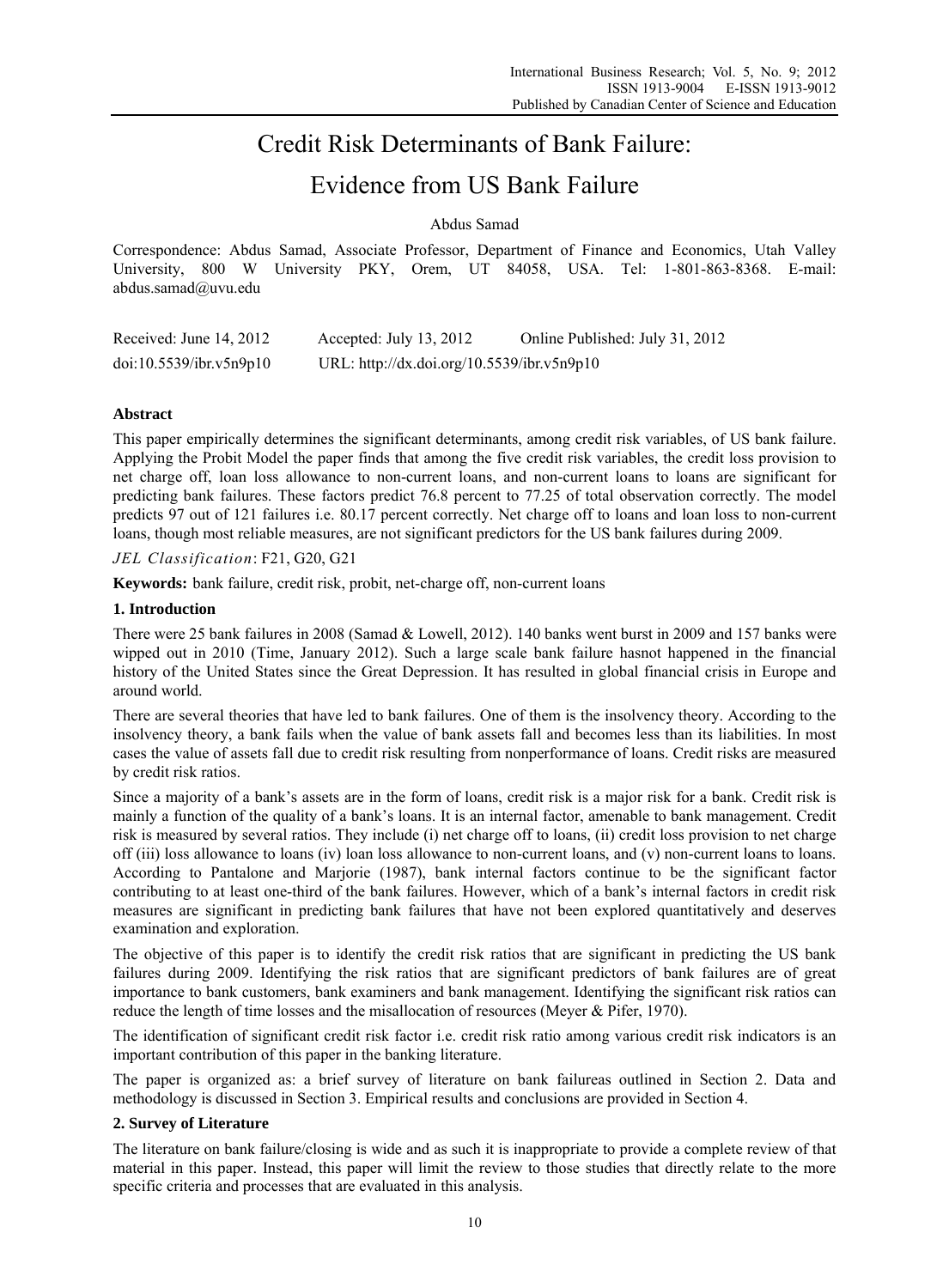Samad (2011) examined failed and non-failed banks using ANOVA and KrosKalWali tests and found failed banks had significantly lower capital ratio than those of non-failed banks.

Samad and Glenn (2012) examined the factors of US bank failure and found that T1RBCATA (Tier 1 risk based capital to total assets) TRBCRWA (total risk based capital to risk weighted assets), ROA (return on assets), ASTEMPM (total asset as percentage of full-time employee) and EFFICR (noninterest expense) significant factors in predicting bank failures during 2009. The five factors described above were found to correctly predict 86.4 percent of total bank failures.

Estrella, Park, and Perustuani (2000) examined the effectiveness of three capital ratios as a means for analyzing bank failures. Using the 1988-1993 data for US banks, they observed that the simple leverage ratio and gross revenue ratio, were the best two of the three ratios for predicting failure over a single year or two-year horizon.

Thomson (1991) studied the factors that influenced commercial bank failures during the 1980s. He also found that the economic environment in which banks operated affected the probability of bank failure. In his working paper (1989), Thomson models the regulatory decision to close a bank as a call option anda two equation model of bank failure was constructed from the call option. The model was estimated for the bank failure that occurred during 1984-1989.

Meyer and Pifer (1970) examined the causes of bank failure and concluded that failure resulted from such factors as embezzlement and other financial irregularities, as contrasted to normal, financial, concepts that are generally used to measures the relative strength of banks. Their study had methodological problems.

Martin's (1977) paper sought to construct an early warning model for bank failure as a function of several variables classified into four categories: asset risk, liquidity risk, capital adequacy, and earning and asset risk. Using the logit model on historical data for US banks he found that the two most significant factors in predicting failures were gross capital to risk assets, (significant at a 0.99 level) and commercial loans to total loans also at the 0.99 level of significance.

Pantalone and Platt (1987) also analyzed issues causing bank failure during the period following deregulation in the 1980's. In their model, they used management efficiency profitability, leverage, risk diversification, and the economic condition of the state. They found that the principal cause of bank failure was basically the same during the post deregulation period as it was prior to deregulation.

Sinkey (1975, 1975) applied univariate and bivariate (risk-return analysis) statistical procedures to the United States National Bank of San Diego's (USNB) balance-sheet and income statement characteristics prior to its collapse. His empirical results found statistically significant differences between the two groups of problem banks.

West (1985) used factor analysis and logit regression and Madala (1986) suggested a two step logit regression.

This survey of short literature (exclusive of Thomson (1991) and Meyer and Pifer (1970), demonstrates that the current study is different from previous studies in several ways. First there is the use of the ProbitModel. Previous studies did not use a probit model in bank failure. Second, there is no study dealing with identifying credit risk variables for the 2009 US bank failure as significant factors in predicting bank failures. There are two additional perspectives which this analysis contributes to the historical bank failure literature. This analysis directly identifies failed banks whereas almost all the previous studies used banks that were classified as problems banks. In addition, this paper uses a cross sectional analysis with a large number of bank failures whereas all previous studies dealt with a small number of banks classified as problem banks.

## **3. Data and Methodology**

### *3.1 Data*

As most of the US banks failed in 2009, this study uses 2009 data. Quarterly data for various credit risk ratios, in particular data for three quarters prior to bank failures, are obtained from the call reports of FDIC and Web site: WWW.FDIC.GOV.

A total of 255 banks–134 failed and 121non-failed banks—are considered. Non-failed banks are randomly chosen. In order to avoid the biasness of economic impact of states on failed banks, a similar number of non-failed banks is taken from the same state.

## *3.2 Methodology*

Since dependent variable—failure=1 and success=0—is binary, the Probit Model is used for identifying the credit risk ratios that are significant and have predictive power.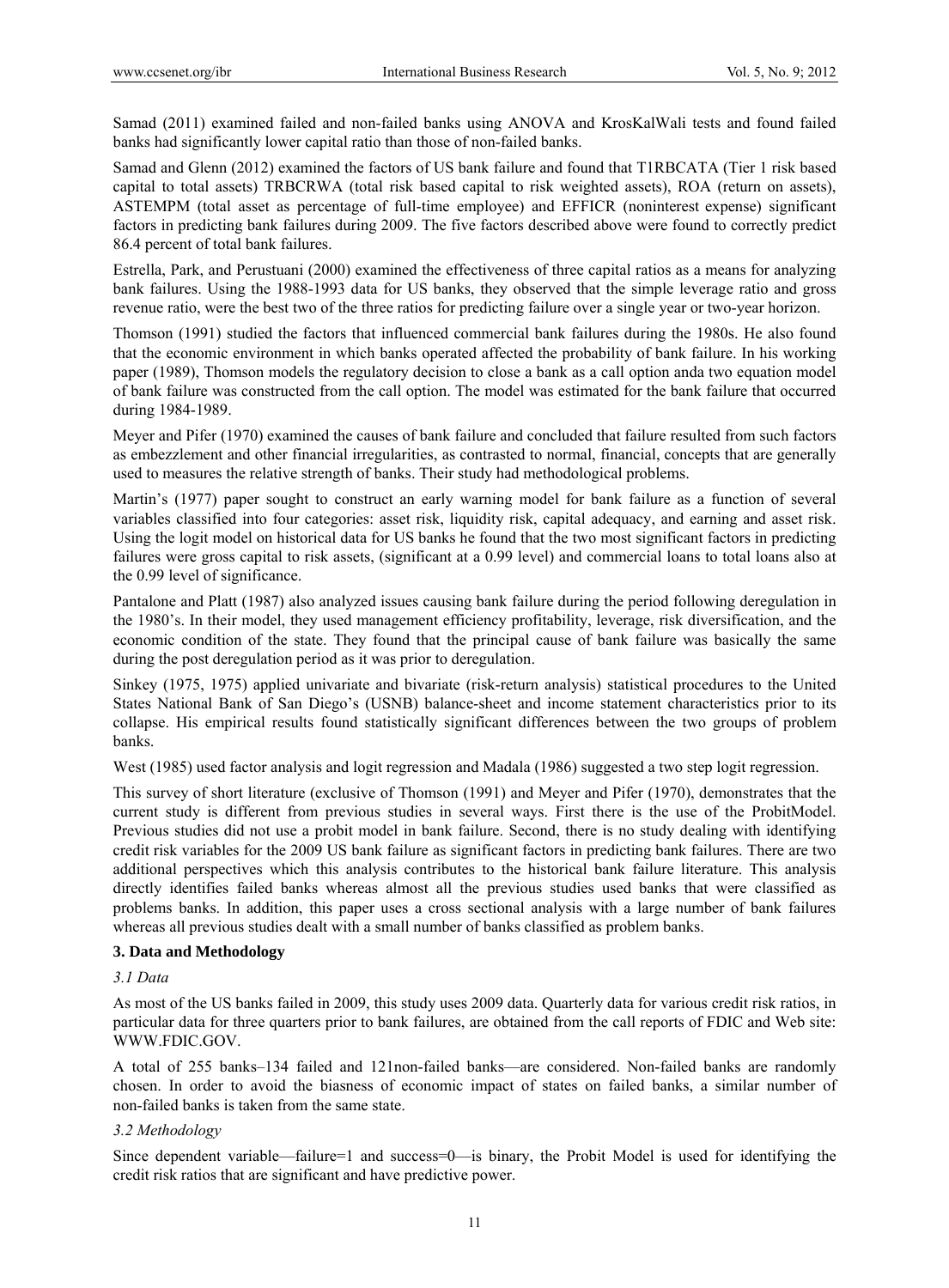Probit Model:

$$
Pr(Y_i=I|X_i, \beta) = I - \Phi(X_i-\beta) = \Phi(X_i, \beta) \tag{1}
$$

Where  $\Phi$  is the cumulative density function of the standard normal distribution which takes a real value ranging between zero and one.

The probability functions used in the Probit Model are the standard normal distribution. Being distribution functions, they are symmetric around 0 and variance equal 1, and they are bounded between 0 and 1 (Amemiya, 1981).

Using the conventions of notation, the estimated model can be written in general form:

$$
Pr(Y_i=1) = F(x_i1, x_i2, \dots, x_iM, \beta1, \beta2, \dots)
$$
 (2)

Where Y<sub>i</sub> is a dependable variable which represents the final outcome: Y<sub>i</sub> = 1 for failed banks, Y<sub>i</sub>=0 for success banks.  $X_i$  are the number of explanatory variables that have impact on bank failures or successes;  $X_{ii}$  the value of ith variable for the ith observation.  $\beta$ 1,  $\beta$ 2…… coefficient associated with explanatory variable  $X_i$  is estimated from the sample. In compact notation, (2) can be stated as:

$$
Pr(Y_i=1) = (X_{ij}\beta + U_j) \tag{3}
$$

Where Y=1, Y=2, Y=3 are dependent variable representing failure or success (Y<sub>i</sub>=1 for failed banks, Y<sub>i</sub>=0 for success banks)  $X_{it}$  is a (1x k) vector of explanatory variables used and  $\beta$  is a (k x 1) vector of unknown parameters to be estimated. U<sub>t</sub> is the white noise. Then the observed dependent variable Y<sub>i</sub><sup>\*</sup>, is determined by whether y exceeds a threshold value, 0.5, in this paper. That is,

$$
Yi = \frac{1 \text{ if } Y \ge 0.5}{0 \text{ if } Y \le 0.5}
$$

Robustness i.e. expectation–prediction of the model as well as the likelihood ratio (LR) statistics will be examined. The LR statistics tests the joint null-hypothesis that all slope coefficients are simultaneously equal to zero and is computed as  $-2(1(\beta)/1(\beta))$ .

Marginal effects of probit variables are estimated. In probit or logit models, as Y is the density function of *α<sup>0</sup>*  $+\alpha_1 X_1 + \alpha_2 X_2 + \alpha_3 X_3$ , *i.e.* 

*Y* =  $F(\alpha_0 + \alpha_1 X_1 + \alpha_2 X_2 + \alpha_3 X_3)$ . The marginal effect of  $X_i$  is calculated as:

$$
\frac{dy}{dXi} = F(\alpha_0 + \alpha_1 X_1 + \alpha_2 X_2 + \dots + \alpha_n X_n)^* \alpha_i.
$$

The model's goodness of fit is estimated from the Hosmer-Lameshow and Andrews tests.

#### *3.3 Dependent Variable*

 $Y_i$  is binary variable: Y=1 for failed banks; Y=0 for survived banks

#### *3.4 Independent Variables*

Five credit risk ratios that US bank examiners periodically apply for determining bank risk are used as independent variables. They are:

- $(i)$  Net charge off to loans  $(X11)$
- (ii) Credit loss provision to net charge off  $(X12)$
- (iii) Loss allowance to loans  $(X17)$
- (iv) Loan loss allowance to non-current loans ( X18)
- (v) Non-current loans to loans (X20).

Three alternative ProbitModels are estimated as:

$$
Y = F(X11, X12, X17, X18, X20)
$$
 (Model 1)

$$
Y = F(X11, X12, X17, X20) \tag{Model 2}
$$

$$
Y = F(X12, X17, X20) \tag{Model 3}
$$

Where it is expected that

$$
\frac{\partial y}{\partial x^{11}} > 0, \quad \frac{\partial y}{\partial x^{12}} > 0, \quad \frac{\partial y}{\partial x^{17}} > 0, \quad \frac{\partial y}{\partial x^{18}} > 0, \quad \frac{\partial y}{\partial x^{20}} > 0,
$$

Correlations among the variables are tested before they are used for avoiding spurious relation. Result of correlation is provided in Table 1.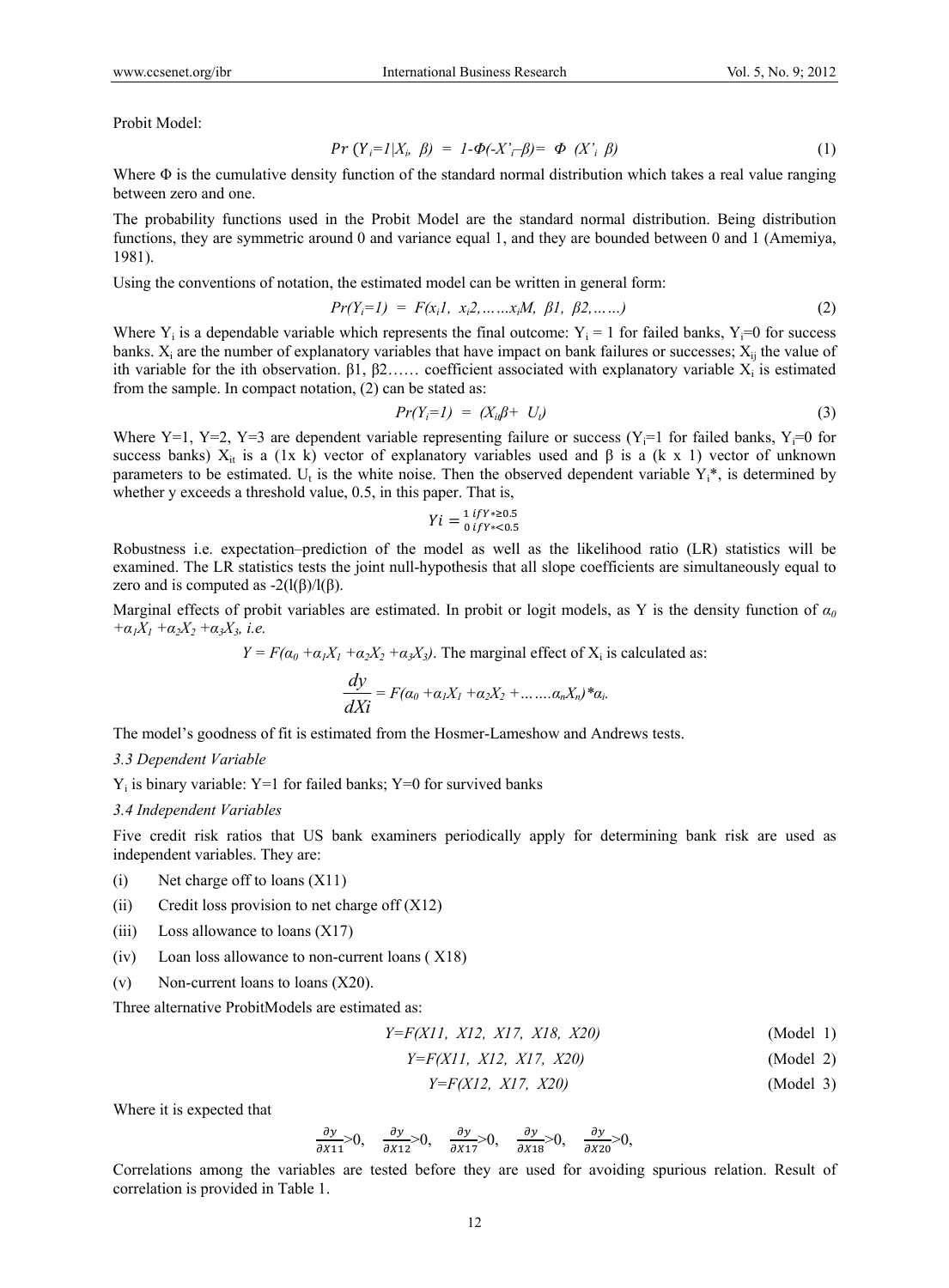|                 | X11         | X12         | X17         | X18         | X20         |  |
|-----------------|-------------|-------------|-------------|-------------|-------------|--|
| X11             | 000000      | $-0.047775$ | 0.410939    | $-0.049483$ | 0.538086    |  |
| X <sub>12</sub> | $-0.047775$ | 000000      | 0.035472    | 0.010963    | $-0.051517$ |  |
| X17             | 0.410939    | 0.035472    | 1.000000    | $-0.045590$ | 0.611945    |  |
| X18             | $-0.049483$ | 0.010963    | $-0.045590$ | .000000     | $-0.076047$ |  |
| X20             | 0.538086    | $-0.051517$ | 0.611945    | $-0.076047$ | 1.000000    |  |

Table 1. Correlation Matrix

Table 1 shows no strong correlation among five variables. Since there is no strong correlation, they can be used together or in any order.

#### **4. Empirical Results and Conclusions**

Empirical results of Model 1, Model 2 and Model 3 are provided in Table 2, Table 3 and Table 4.

| Model 1                                                  |                                                  |                      | Model 2                                          |             |                       | Model 3                                  |             |                      |  |
|----------------------------------------------------------|--------------------------------------------------|----------------------|--------------------------------------------------|-------------|-----------------------|------------------------------------------|-------------|----------------------|--|
| Variables                                                | Coefficient                                      | Z-Stat               | Variables                                        | Coefficient | Z-Stat                | Variables                                | Coefficient | Z-Stat               |  |
| X11                                                      | 0.0103                                           | 0.22                 | X11                                              | 0.0105      | 0.22                  |                                          |             |                      |  |
| X12                                                      | 0.0001                                           | $2.28***$            | X12                                              | 0.0001      | $2.15***$             | X12                                      | 0.0001      | $2.14***$            |  |
| X17                                                      | 0.2621                                           | $2.54^*$             | X17                                              | 0.2321      | $2.34^{*}$            | X17                                      | 0.2370      | $2.44$ <sup>**</sup> |  |
| X18                                                      | $-0.0021$                                        | $-1.02$              |                                                  |             |                       |                                          |             |                      |  |
| X20                                                      | 0.1554                                           | $4.17*$              | X20                                              | 0.1895      | $6.13*$               | X20                                      | 0.1911      | $6.34*$              |  |
| C                                                        | $-1.397$                                         | $-4.86$ <sup>*</sup> | C                                                | $-166$      | $-7.41$ <sup>*</sup>  | $\mathcal{C}$                            | $-1.66$     | $-7.41$ <sup>*</sup> |  |
| Log Likelihood $= -111.17$                               |                                                  |                      | Log Likelihood $= -112.94$                       |             |                       | Log Likelihood = $-112.97$               |             |                      |  |
| Restri.log likelihood $= -172.63$                        |                                                  |                      | Restri.log likelihood $= -176.42$                |             |                       | Restri.log likelihood $= -176.42$        |             |                      |  |
| LR statistics $(5 df) = 122.93$                          |                                                  |                      | LR statistics $(5 df) = 126.95$                  |             |                       | LR statistics $(5 df) = 126.89$          |             |                      |  |
|                                                          | Probability of $(LR \text{ statistics}) = 0.000$ |                      | Probability of $(LR \text{ statistics}) = 0.000$ |             |                       | Probability of (LR statistics) = $0.000$ |             |                      |  |
| McFadden $R^2 = 0.35$<br>McFadden $R^2 = 0.35$           |                                                  |                      |                                                  |             | McFadden $R^2 = 0.44$ |                                          |             |                      |  |
| Convergence achieved                                     |                                                  |                      | Convergence achieved                             |             |                       | Convergence achieved                     |             |                      |  |
| After 9 iteration                                        |                                                  |                      | After 5 iteration                                |             |                       | After 5 iteration                        |             |                      |  |
| Covariance matrix computed<br>Covariance matrix computed |                                                  |                      |                                                  |             |                       | Covariance matrix computed               |             |                      |  |
| Using second derivatives                                 |                                                  |                      | Using second derivatives                         |             |                       | Using second derivatives                 |             |                      |  |
| Observation with:                                        |                                                  |                      | Observation with:                                |             |                       | Observation with:                        |             |                      |  |
| $Y = 0$                                                  | 116                                              |                      | $Y = 0$<br>121                                   |             |                       | $Y = 0$<br>121                           |             |                      |  |
| $Y = 1$                                                  | 134                                              |                      | $Y = 1$                                          | 134         |                       | $Y = 1$                                  | 134         |                      |  |

Table 2. Probit Regression Results of Three Models

Note: \* 1 percent level of significance, \*\* 5 percent level of significance.

All three models, in Table 2, provide the same information in terms of satisfying the (i) sign of coefficient and (ii) the significance of the coefficient of variables, except variable X18. The coefficients of all variables, X12 (credit loss provision to net charge off), X17 (loss allowance to loans) and X20 (non-current loans to loans) are positive they are expected in the models and they are statistically significant. The sign for the coefficient of X18, in Model 1, is negative, contrary to the expectation of models. However, it is not significant. The sign for the coefficient X11 (net charge off to loans) is positive but not significant.

Based on McFadden  $R^2$  which provides the explanatory power of variables in models, Model 3 provides the highest explanatory power. Because Model 3, explains 44 percent of the variation of the dependent variable (failure or success) compared to 35 percent of Model 1 and Model 2.

All three models demonstrate that three credit risk factors—X12 (credit loss provision to net charge off), X17 (loss allowance to loans) and X20 (non-current loans to loans)—are significant variables for US bank failure during 2009.

The most popular conventional variables such as net charge off to loans (X11) and loan loss to non-current loans(X18) are not significant predictors for the US bank failures during 2009.

The probability of (LR stat) rejects the joint null hypothesis that all slope coefficients except constant are zero. The LR statistics is computed as  $-2(1(\beta)-1(\beta))$ .

The result of marginal effect on failure prediction is present in Table 3.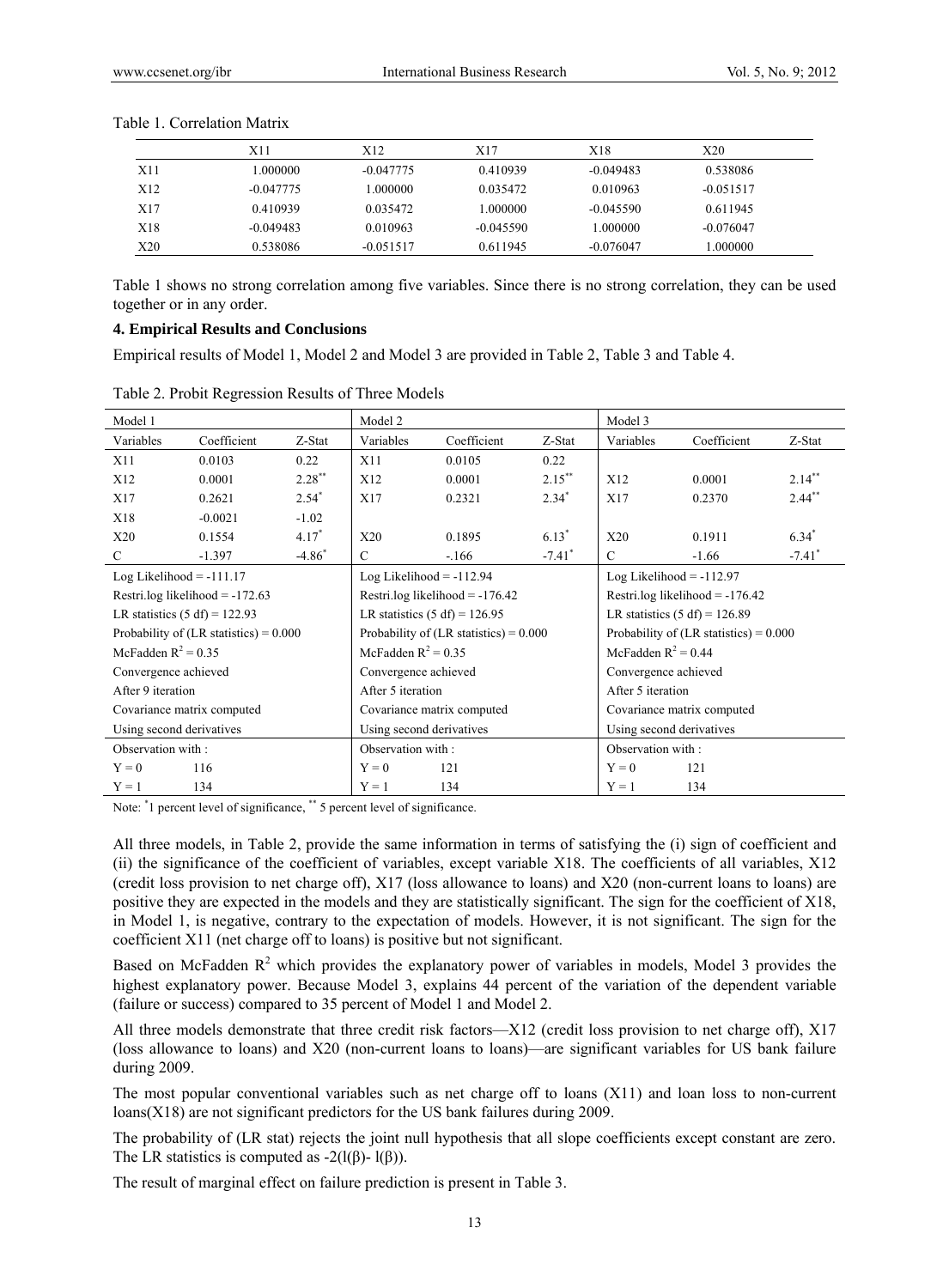|          | $y = Pr(Y)$ (predict) = .62835481 |           |      |        |                      |         |
|----------|-----------------------------------|-----------|------|--------|----------------------|---------|
| Variable | dv/dx                             | Std. Err. |      | P >  Z | $[5\%$ C.I.]         |         |
| X12      | .0000434                          | .00002    | 2.14 | 0.032  | .000083<br>$3.6e-06$ | 301.558 |
| X17      | .0896477                          | .03651    | 2.46 | 0.014  | .161199<br>.018096   | 2.42501 |
| X20      | .0722732                          | .01075    | 6.73 | 0.000  | .093335<br>.051211   | 7.22172 |

Table 3. Marginal Effects after Probit

Among the three determinants of bank failures, loss allowance to loans (X17) shows that it has the highest marginal impact on dependent variable  $(Y=1)$  its marginal impact Y is 8.9 percent. The impact of non-current loans to loans (X20) on the failures or success is 7.2 percent. Credit loss provision to net charge off (X12) has the least impact on Y, dependent variable.

An important point to note is that the marginal of all three probit variables i.e. X12, X17 and X20 on Y, bank failures is statistically significant with significant level of 0.03, 0.01 and 0.00 respectively and they contribute 62.83 percent probability of bank failures.

The marginal effect of model's predictive power on failure is 0.628 i.e. 62.8 percent.

|               |       | Model 1                   |       |       | Model 2                   |       |                           | Model 3  |       |
|---------------|-------|---------------------------|-------|-------|---------------------------|-------|---------------------------|----------|-------|
|               |       | <b>Estimated Equation</b> |       |       | <b>Estimated Equation</b> |       | <b>Estimated Equation</b> |          |       |
|               | $Y=0$ | $Y=1$                     | Total | $Y=0$ | $Y=1$                     | Total | $Y=0$                     | $Y=1$    | Total |
| $P(Y=1)$ <.5  | 88    | 30                        | 118   | 96    | 34                        | 130   | 97                        | 34       | 131   |
| $P(Y=1) > .5$ | 28    | 104                       | 132   | 25    | 100                       | 125   | 24                        | 100      | 124   |
| Total         | 116   | 134                       | 250   | 121   | 134                       | 255   | 121                       | 134      | 255   |
| Correct       | 88    | 104                       | 192   | 96    | 100                       | 196   | 97                        | 100      | 197   |
| $%$ correct   | 75.86 | 77.61                     | 76.80 | 79.34 | 74.63                     | 76.86 | 80.17                     | 74.63    | 77.25 |
| % incorrect   | 24.14 | 22.39                     | 23.20 | 20.66 | 25.37                     | 23.14 | 19.83                     | 25.37    | 22.75 |
| Total Gain*   | 75.86 | $-22.39$                  | 23.20 | 79.34 | $-25.37$                  | 24.31 | 80.17                     | $-25.37$ | 24.71 |
| Percent Gain* | 75.86 | NA                        | 50.00 | 79.34 | NA                        | 51.24 | 80.17                     | NA       | 52.07 |

Table 4. Prediction Results of Three Models

Model 3, in Table 4, providesthe highest prediction power. The variables of Model 3—credit loss provision to net charge off (X12), loan loss allowance to loans (X17), and non-current loans to loans (X20) correctly predicts 197 out of total 255, i.e. 77.25 percent, whereas Model 1 and Model 2 predict 76.8 percent and 76.86 percent respectively.

In bank survival prediction,  $y=0$ , the prediction of Model 3, stands superior to that of both Model 1 and Model 2. Model 3 correctly predicts 80.17 percent of the bank survivals (with mistakes=19.83 percent) compared to Model 1 and Model 2 prediction 75.86 percent and 79.34 percent respectively.

In predicting bank failure, Model 1 provides superior prediction capability. The variables of Model 1, correctly predicts 104 out of 134 i.e. 77.61 percent of failure compared to 74.34 percent and 74.6 percent of Model 2 and Model 3 respectively.

Goodness of fit tests for all three models is estimated and provided in Table 5.

Table 5. Andrews and Hosmer-Lemeshow Goodness of Fit Tests for Three Models

| Model   | <b>Statistics</b>         |       | Prob $\chi^2$     |           |
|---------|---------------------------|-------|-------------------|-----------|
| Model 1 | <b>H-L Statistics</b>     | 9.52  | Prob $\chi^2(8)$  | $=0.30$   |
|         | <b>Andrews Statistics</b> | 29.42 | Prob $x^2(10$     | $=0.001$  |
| Model 2 | H-L Statistics            | 10.63 | Prob $\chi^2(8)$  | $=0.22$   |
|         | <b>Andrews Statistics</b> | 38.43 | Prob $\chi^2(10)$ | $= 0.000$ |
| Model 3 | <b>H-L Statistics</b>     | 15.45 | Prob $\chi^2(8)$  | $=0.05$   |
|         | <b>Andrews Statistics</b> | 44.12 | Prob $\chi^2(10)$ | $= 0.000$ |

Table 5 shows that the variables of Model 3, credit loss provision to net charge off (X12), loan loss allowance loans (X17), and non-current loans to loans (X20) provides the best fit compared to variables in Model 1 and Model 2 in satisfying both Hosmer-Lameshow and Andrews tests. Both tests suggest that there is no significant